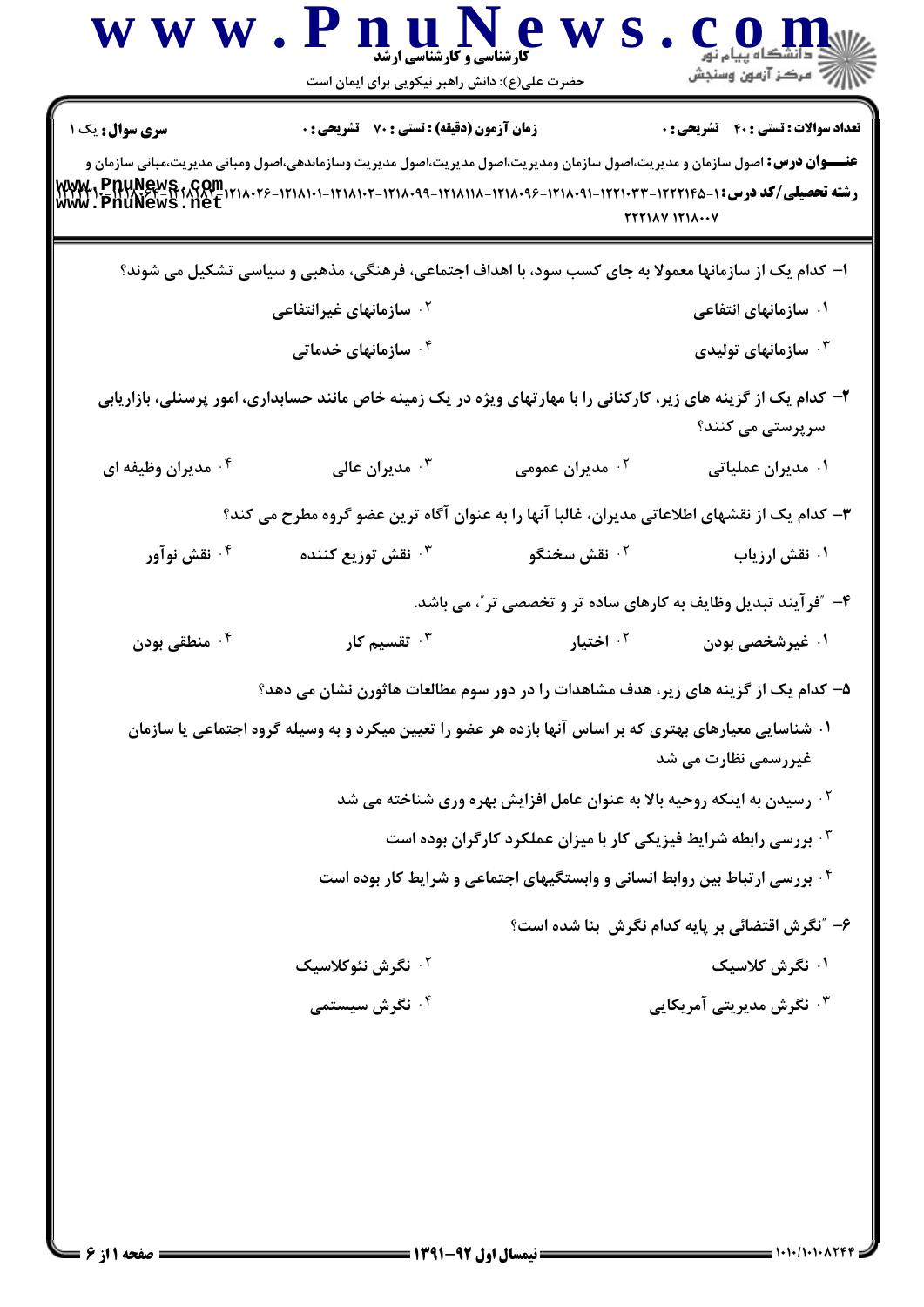| <b>سری سوال : ۱ یک</b><br><b>عنـــوان درس:</b> اصول سازمان و مدیریت،اصول سازمان ومدیریت،اصول مدیریت،اصول مدیریت وسازماندهی،اصول ومبانی مدیریت،مبانی سازمان و<br>رشته تحصیلی/کد درس:۱-۱۲۲۲۱۴۵-۱۲۲۱۰-۱۲۱۸۰۹۱-۱۲۱۸۰۹۶-۱۲۱۸۱۱۸-۱۲۱۸۰۹۶-۱۲۱۸۱۱۸-۱۲۳۸۰۹۶-۱۲۳۷۳۹۰-۱۲۲۲۱۲۵۰۰۲۶<br>www.pnuNews.net<br><sup>۰۳</sup> مستلزم قضاوت شخصی مدیران، بینش و بصیرت و تواناییهای خاص آنها برای اتخاذ تصمیم در زمینه های نادر و<br>۸– در کدام یک از مراحل فرایند عقلایی تصمیم گیری، تاثیر راه حلها به قسمتهای دیگر و همچنین محیط سازمانی نیز بررسی<br>۰۳ اتخاذ تصمیم<br>۰۴ اجرای تصمیم<br>۹- کدام ابزار کمی تصمیم گیری به مدیر کمک می کند تا نتایج احتمالی دو یا چند راه حل را که با توجه به شرایط متفاوت<br>۰ <sup>۲</sup> درخت تصمیم<br>۰۴ ماتریس سود<br>۱۰– کدام یک از فنون تصمیم گیری گروهی، از مشهورترین فنون برای ایجاد خلاقیت است که فشارهای وارد در گروه را کاهش<br>۰ <sup>۲</sup> گروه اسمی<br>۰ <sup>۴</sup> طوفان مغزی<br>1۱– کدام یک از گزینه های زیر راهنمای تصمیم گیری مدیران در سازمانها می باشد و هدفها و خطوط کلی فعالیتها و<br>۰ <sup>۲</sup> برنامه های راهکاری<br>برنامه های میان مدت $\cdot$ ٔ | زمان آزمون (دقیقه) : تستی : 70 قشریحی : 0 | 1218007 TTT1AV<br>۰۱ این گونه تصمیم ها وقت مدیر را برای پرداختن به مسائل بهتر آزاد می کند<br><sup>7.</sup> ارزیابی راه حلها | <b>تعداد سوالات : تستي : 40 ٪ تشريحي : 0</b><br>۷- کدام یک از گزینه های زیر درباره تصمیمهای برنامه ریزی نشده صحیح است؟<br><sup>۲</sup> ۰ این گونه تصمیم ها آزادی مدیر را محدود می کند<br>استثنایی است<br>۰۴ در موقعیتهایی که غالبا اتفاق می افتد مدیر این تصمیم ها را اتخاذ می کند *<br>مىشود؟<br>۰۱ ایجاد راه حلها |
|--------------------------------------------------------------------------------------------------------------------------------------------------------------------------------------------------------------------------------------------------------------------------------------------------------------------------------------------------------------------------------------------------------------------------------------------------------------------------------------------------------------------------------------------------------------------------------------------------------------------------------------------------------------------------------------------------------------------------------------------------------------------------------------------------------------------------------------------------------------------------------------------------------------------------------------------------------------------------------------------------------------------------------------------------------------------------------------------------|-------------------------------------------|-----------------------------------------------------------------------------------------------------------------------------|---------------------------------------------------------------------------------------------------------------------------------------------------------------------------------------------------------------------------------------------------------------------------------------------------------------------|
|                                                                                                                                                                                                                                                                                                                                                                                                                                                                                                                                                                                                                                                                                                                                                                                                                                                                                                                                                                                                                                                                                                  |                                           |                                                                                                                             |                                                                                                                                                                                                                                                                                                                     |
|                                                                                                                                                                                                                                                                                                                                                                                                                                                                                                                                                                                                                                                                                                                                                                                                                                                                                                                                                                                                                                                                                                  |                                           |                                                                                                                             |                                                                                                                                                                                                                                                                                                                     |
|                                                                                                                                                                                                                                                                                                                                                                                                                                                                                                                                                                                                                                                                                                                                                                                                                                                                                                                                                                                                                                                                                                  |                                           |                                                                                                                             |                                                                                                                                                                                                                                                                                                                     |
|                                                                                                                                                                                                                                                                                                                                                                                                                                                                                                                                                                                                                                                                                                                                                                                                                                                                                                                                                                                                                                                                                                  |                                           |                                                                                                                             |                                                                                                                                                                                                                                                                                                                     |
|                                                                                                                                                                                                                                                                                                                                                                                                                                                                                                                                                                                                                                                                                                                                                                                                                                                                                                                                                                                                                                                                                                  |                                           |                                                                                                                             |                                                                                                                                                                                                                                                                                                                     |
|                                                                                                                                                                                                                                                                                                                                                                                                                                                                                                                                                                                                                                                                                                                                                                                                                                                                                                                                                                                                                                                                                                  |                                           |                                                                                                                             |                                                                                                                                                                                                                                                                                                                     |
|                                                                                                                                                                                                                                                                                                                                                                                                                                                                                                                                                                                                                                                                                                                                                                                                                                                                                                                                                                                                                                                                                                  |                                           |                                                                                                                             |                                                                                                                                                                                                                                                                                                                     |
|                                                                                                                                                                                                                                                                                                                                                                                                                                                                                                                                                                                                                                                                                                                                                                                                                                                                                                                                                                                                                                                                                                  |                                           |                                                                                                                             |                                                                                                                                                                                                                                                                                                                     |
|                                                                                                                                                                                                                                                                                                                                                                                                                                                                                                                                                                                                                                                                                                                                                                                                                                                                                                                                                                                                                                                                                                  |                                           |                                                                                                                             |                                                                                                                                                                                                                                                                                                                     |
|                                                                                                                                                                                                                                                                                                                                                                                                                                                                                                                                                                                                                                                                                                                                                                                                                                                                                                                                                                                                                                                                                                  |                                           | آینده می تواند اختلاف داشته باشند، با هم مقایسه کند؟                                                                        |                                                                                                                                                                                                                                                                                                                     |
|                                                                                                                                                                                                                                                                                                                                                                                                                                                                                                                                                                                                                                                                                                                                                                                                                                                                                                                                                                                                                                                                                                  |                                           |                                                                                                                             | ۰۱ تحلیل نقطه سر به سر                                                                                                                                                                                                                                                                                              |
|                                                                                                                                                                                                                                                                                                                                                                                                                                                                                                                                                                                                                                                                                                                                                                                                                                                                                                                                                                                                                                                                                                  |                                           |                                                                                                                             | ارزش مورد انتظار '                                                                                                                                                                                                                                                                                                  |
|                                                                                                                                                                                                                                                                                                                                                                                                                                                                                                                                                                                                                                                                                                                                                                                                                                                                                                                                                                                                                                                                                                  |                                           |                                                                                                                             | میدهد تا ایجاد راه حلهای بدیع به تاخیرنیفتد؟                                                                                                                                                                                                                                                                        |
|                                                                                                                                                                                                                                                                                                                                                                                                                                                                                                                                                                                                                                                                                                                                                                                                                                                                                                                                                                                                                                                                                                  |                                           |                                                                                                                             | ۰۱ فن دلفی                                                                                                                                                                                                                                                                                                          |
|                                                                                                                                                                                                                                                                                                                                                                                                                                                                                                                                                                                                                                                                                                                                                                                                                                                                                                                                                                                                                                                                                                  |                                           |                                                                                                                             | ۰ <sup>۳</sup> ملاقاتهای الکترونیکی                                                                                                                                                                                                                                                                                 |
|                                                                                                                                                                                                                                                                                                                                                                                                                                                                                                                                                                                                                                                                                                                                                                                                                                                                                                                                                                                                                                                                                                  |                                           | ماموریتهای سازمان را در درازمدت تعیین می کند؟                                                                               |                                                                                                                                                                                                                                                                                                                     |
|                                                                                                                                                                                                                                                                                                                                                                                                                                                                                                                                                                                                                                                                                                                                                                                                                                                                                                                                                                                                                                                                                                  |                                           |                                                                                                                             | ۰۱ برنامه های راهبردی                                                                                                                                                                                                                                                                                               |
|                                                                                                                                                                                                                                                                                                                                                                                                                                                                                                                                                                                                                                                                                                                                                                                                                                                                                                                                                                                                                                                                                                  |                                           |                                                                                                                             | برنامه های عملیاتی $\cdot^{\mathsf{\texttt{w}}}$                                                                                                                                                                                                                                                                    |
| ۱۲– کدام یک از گزینه های زیر راهنمای تصمیم گیری اند و چارچوب وسیعی را ایجاد می کنند تا مدیران در محدوده آن                                                                                                                                                                                                                                                                                                                                                                                                                                                                                                                                                                                                                                                                                                                                                                                                                                                                                                                                                                                       |                                           |                                                                                                                             | تصمیمهای آتی را اتخاذ کنند؟                                                                                                                                                                                                                                                                                         |
| ۰۴ پروژه ها<br>۰۳ خط مشی ها                                                                                                                                                                                                                                                                                                                                                                                                                                                                                                                                                                                                                                                                                                                                                                                                                                                                                                                                                                                                                                                                      |                                           |                                                                                                                             |                                                                                                                                                                                                                                                                                                                     |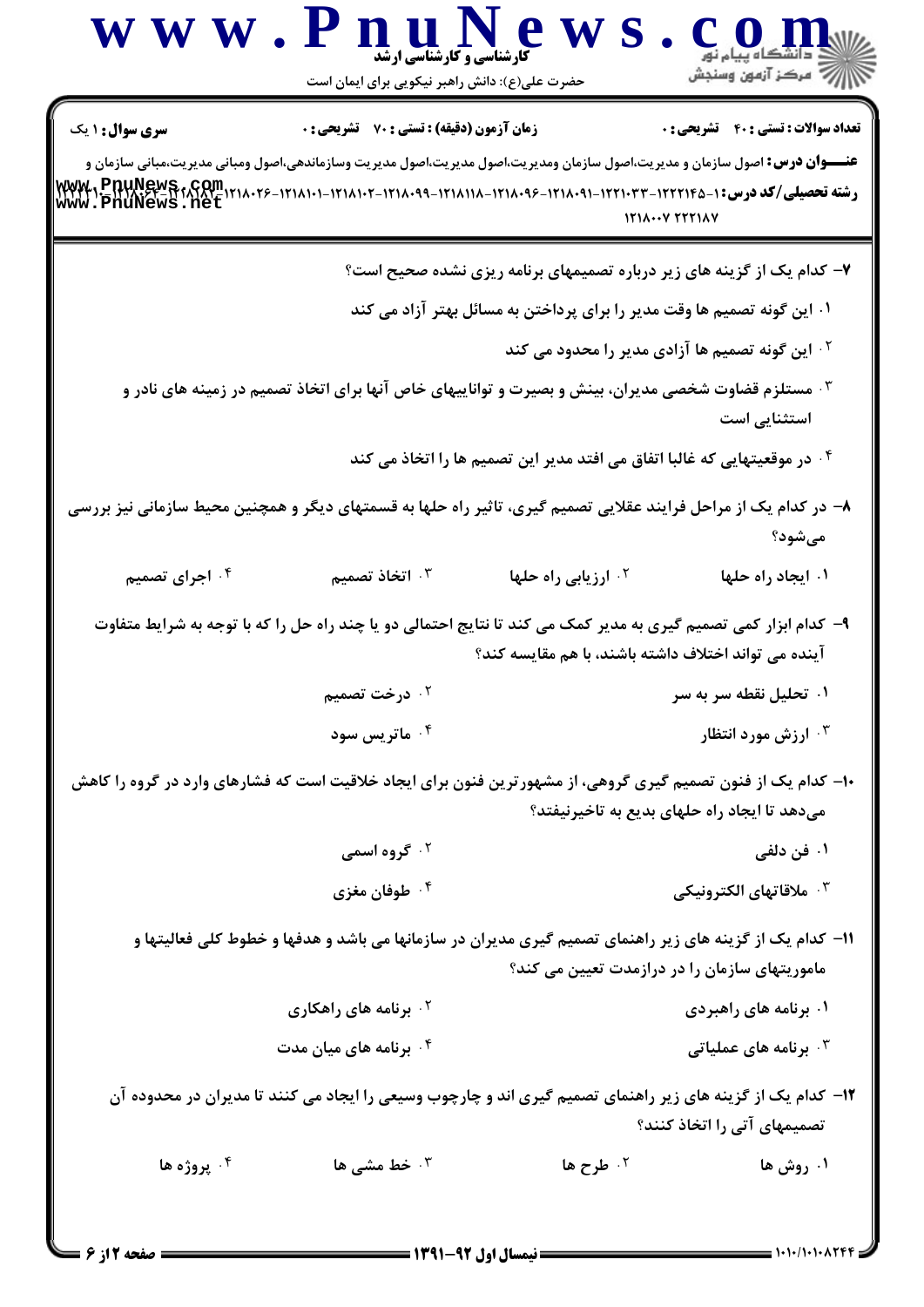|                                                                | www.PnuNews<br><b>گارشناسی و گارشناسی ارشد</b><br>حضرت علی(ع): دانش راهبر نیکویی برای ایمان است                                                                                          |                                                                                            | ڪ دانشڪاه پيام نور<br>∭هرڪز آزمون وسنڊش                                                |
|----------------------------------------------------------------|------------------------------------------------------------------------------------------------------------------------------------------------------------------------------------------|--------------------------------------------------------------------------------------------|----------------------------------------------------------------------------------------|
| <b>سری سوال :</b> ۱ یک<br>YYYY1PDUNEWS1GOM<br>www.PnuNews.net  | <b>زمان آزمون (دقیقه) : تستی : 70 ٪ تشریحی : 0</b><br><b>عنـــوان درس:</b> اصول سازمان و مدیریت،اصول سازمان ومدیریت،اصول مدیریت،اصول مدیریت وسازماندهی،اصول ومبانی مدیریت،مبانی سازمان و | رشته تحصیلی/کد درس: ۱-۲۲۲۱۴۵-۱۲۲۲۰۳۳-۱۲۱۸۰۹۱-۱۲۱۸۰۹۶-۱۲۱۸۱۸-۱۲۱۸۰۹۹-۱۲۱۸۱۰۲-۱۲۱۸۱۰۲-۱۲۱۸۱۰ | <b>تعداد سوالات : تستی : 40 قشریحی : 0</b><br>$151 \wedge \cdots \vee 551 \wedge \vee$ |
|                                                                |                                                                                                                                                                                          | ۱۳- کدام یک از گزینه های زیر از مزایای مدیریت بر مبنای هدف به شمار می رود؟                 |                                                                                        |
|                                                                |                                                                                                                                                                                          | ۰۱ سازمان را به ایجاد سلسله مراتب هدفها از پایین به بالا وادار می کند                      |                                                                                        |
| <b>10 برنامه ریزی و نظارت را در یک نظام منطقی ترکیب می کند</b> |                                                                                                                                                                                          |                                                                                            |                                                                                        |
| <b>۰۳ مستلزم صرف وقت و تلاش زیاد است</b>                       |                                                                                                                                                                                          |                                                                                            |                                                                                        |
| ۰۴ غالباًبه عنوان درمان هر دردی مطرح می شود                    |                                                                                                                                                                                          |                                                                                            |                                                                                        |
|                                                                | ۱۴– در کدام یک از شیوه های پیش بینی فروش، با تحلیل نظرات فروشندگان ، فروش آینده پیش بینی می شود؟                                                                                         |                                                                                            |                                                                                        |
|                                                                | <b>گ شیوه برآورد نیروی فروش</b>                                                                                                                                                          |                                                                                            | ۰۱ شیوه نظرات هیئت مدیران اجرایی                                                       |
|                                                                | <sup>۴.</sup> شیوه پیش بینی آینده نگر                                                                                                                                                    |                                                                                            | ۰ <sup>۳</sup> شیوه تحلیل توالی زمانی                                                  |
|                                                                | ۱۵− مزیت اصلی کدام یک از گزینه های زیر، تعیین و نشان دادن فعالیتهای متوالی و متقارن و چگونگی احتساب زمان آنهاست؟                                                                         |                                                                                            |                                                                                        |
|                                                                | ۰ <sup>۲</sup> نمودار نقطه سربه سر                                                                                                                                                       |                                                                                            | ۰۱ نمودار گانت                                                                         |
|                                                                | ۰ <sup>۴</sup> ماتریس سود                                                                                                                                                                |                                                                                            | شبکه پرت $\cdot$                                                                       |
|                                                                | ۱۶– کدام یک از انواع نمودارهای سازمانی، قدیمی ترین نوع نمودار است و جریان عمودی اختیار و ارتباط را نشان می دهد؟                                                                          |                                                                                            |                                                                                        |
| ۰ <sup>۴</sup> نمودار هم مرکز                                  | ۰ <sup>۳</sup> نمودار هرمی                                                                                                                                                               | ۰ <sup>۲</sup> نمودار دایره ای                                                             | ۰۱ نمودار افقی                                                                         |
|                                                                | ۱۷- مزیت کدام یک از انواع واحد سازی، ″پیروی از اصل تخصص و بالتبع بالا رفتن توانایی و کارایی افراد″ می باشد؟                                                                              |                                                                                            |                                                                                        |
|                                                                | $^\circ$ ۰ واحدسازی بر اساس محصول $^\circ$                                                                                                                                               |                                                                                            | ۰۱ واحدسازی بر اساس مشتری                                                              |
|                                                                | ۰۴ واحد سازی بر اساس فرایند تولید                                                                                                                                                        |                                                                                            | ۰ <sup>۳</sup> واحدسازی بر اساس وظیفه                                                  |
|                                                                |                                                                                                                                                                                          | 18- سازمان بر مبنای وظیفه و سازمان بر مبنای پروژه با هم کدام سازمان را بوجود می آورند؟     |                                                                                        |
| ۰ <sup>۴</sup> سازمان ماتریسی                                  | ۰ <sup>۳</sup> سازمان ادهوکراسی                                                                                                                                                          | ۰ <sup>۲</sup> سازمان تیمی                                                                 | ۰۱ سازمان پروژه ای                                                                     |
|                                                                | ۱۹- "تعيين حيطه نظارت و زنجيره فرماندهي الگويي چند سطحي را پديد مي آورد " اين الگو چه ناميده مي شود؟                                                                                     |                                                                                            |                                                                                        |
| تمرکز $\cdot$ ۴                                                | ساختار سازمانی $\cdot$ ۳                                                                                                                                                                 | ۰ <sup>۲</sup> سلسله مراتب                                                                 | ۰۱ سازمان متمرکز                                                                       |
|                                                                | +۲- این نوع از قدرت، بر مبنای توانایی نفوذ کننده برای تنبیه نفوذپذیر جهت عدم تطابق با شرایط محیط، قرار دارد.                                                                             |                                                                                            |                                                                                        |
| ۰۴ قدرت تخصص                                                   | ۰ <sup>۳</sup> قدرت اجبار                                                                                                                                                                | ۰ <sup>۲</sup> قدرت قانونی                                                                 | ۰۱ قدرت پاداش                                                                          |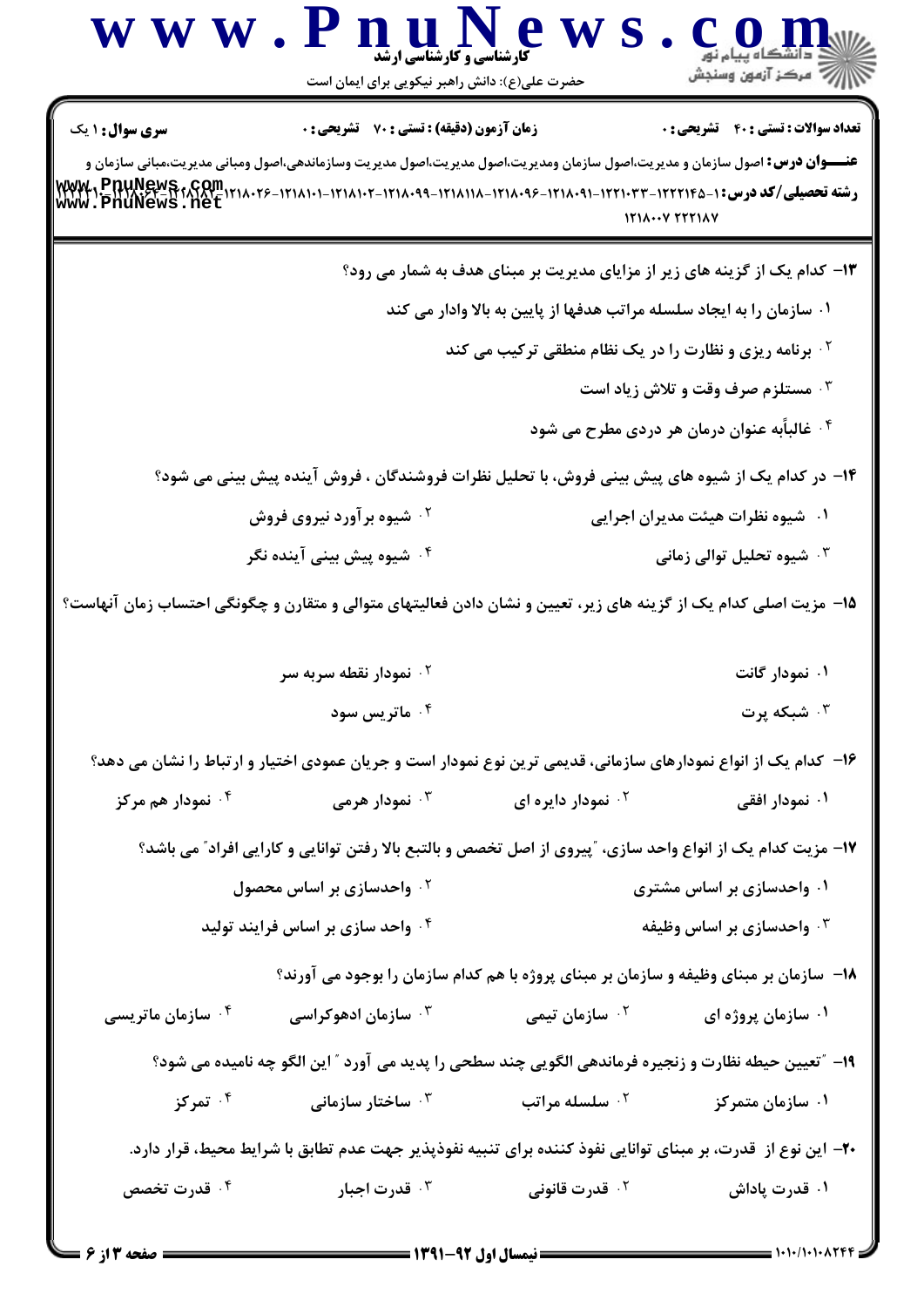|                               | www.PnuNews<br>حضرت علی(ع): دانش راهبر نیکویی برای ایمان است                                                                                                                           | <b>کارشناسی و کارشناسی ارشد</b> | <b>الآلاء مرکز آزمون وسنجش</b>                                                                                                                                              |
|-------------------------------|----------------------------------------------------------------------------------------------------------------------------------------------------------------------------------------|---------------------------------|-----------------------------------------------------------------------------------------------------------------------------------------------------------------------------|
| <b>سری سوال : ۱ یک</b>        | <b>زمان آزمون (دقیقه) : تستی : 70 گشریحی : 0</b><br><b>عنـــوان درس:</b> اصول سازمان و مدیریت،اصول سازمان ومدیریت،اصول مدیریت،اصول مدیریت وسازماندهی،اصول ومبانی مدیریت،مبانی سازمان و |                                 | <b>تعداد سوالات : تستي : 40 - تشريحي : 0</b><br>رشته تحصیلی/کد درس: ۱- ۱۲۲۲۱۰۳۳-۱۲۲۱۰-۱۲۱۸۰۹۶-۱۲۱۸۰۹۶-۱۲۱۸۱۰۸-۱۲۱۸۰۹۶-۱۲۱۸۰۹۱-۱۲۲۲۱۲۴۵-۱۲۳۲۱۰-۱۲۲۲۱۲<br>www . PnuNews . net |
|                               |                                                                                                                                                                                        |                                 | $1111Y$ $YYY1AY$                                                                                                                                                            |
|                               | <b>۲۱</b> – کدام یک از انواع ستاد، شامل کسانی می شود که قدرت آنان به طور کلی در جهت تسهیل و کمک به افراد خاص در                                                                        |                                 | سازمان صورت می گیرد؟                                                                                                                                                        |
| ۰۴ ستاد نظارتی                | ۰ <sup>۳</sup> ستاد تخصصی                                                                                                                                                              | ۰۲ ستاد شخصی                    | ۰۱ ستاد عمومی                                                                                                                                                               |
|                               | <b>۲۲</b> - فرایند تعیین موارد استفاده از کلیه منابع موجود درنظام مدیریت به طور منظم چه نامیده می شود؟                                                                                 |                                 |                                                                                                                                                                             |
| سازماندهی $\cdot$ ۴ $\,$      | برنامه ریزی $\cdot^{\mathtt{w}}$                                                                                                                                                       | هدفمندی $\cdot$ ۲               | ۰۱ رهبری                                                                                                                                                                    |
|                               |                                                                                                                                                                                        |                                 | ۲۳– در سازمانهایی که واحدهای خدماتی متمرکز دارند، مانند نظام اطلاعاتی متمرکز، ماشین نویسی متمرکز و مانند آنها، چه<br>نوع هماهنگی تحقق می یابد؟                              |
| ۰ <sup>۴</sup> هماهنگی زیاد   | هماهنگی افقی $\cdot$                                                                                                                                                                   | ۰ <sup>۲</sup> هماهنگی عمودی    | ۰۱ هماهنگی مورب                                                                                                                                                             |
|                               |                                                                                                                                                                                        |                                 | <b>۳۴</b> − کدام یک از انواع نیازها، ماهیتی اجتماعی−روانی دارند و دارای سرشتی نامحدود هستند؟                                                                                |
|                               | <sup>۲ .</sup> نیازهای عمومی                                                                                                                                                           |                                 | ۰۱ نیازهای اولیه                                                                                                                                                            |
|                               | ۰۴ نیازهای فیزیولوژیک                                                                                                                                                                  |                                 | نيازهای ثانوی $\cdot^{\mathsf{\mathtt{v}}}$                                                                                                                                 |
|                               | ۲۵- کارکنان سازمانها کدام یک از نیازهای خود را در قالب تقاضا برای شغل ثابت با مزایای خدمات درمانی، دوره بیکاری و                                                                       |                                 | بازنشستگی بیان می کنند؟                                                                                                                                                     |
| ۰ <sup>۴</sup> نیازهای شناختی | ۰ <sup>۳</sup> نیازهای ایمنی                                                                                                                                                           | ۰ <sup>۲</sup> نیازهای اجتماعی  | ۰۱ نیازهای احترام                                                                                                                                                           |
|                               | مربوط می شود و زمانی که آنها درباره کار خود احساس خشنودی می کنند، این خشنودی به کدام عامل مربوط می شود"؟                                                                               |                                 | ۲۶– مطابق نظریه دوعاملی انگیزش،به ترتیب ″وقتی افراد از کار خود احساس نارضایتی می کنند نارضایتی آنان به کدام عامل                                                            |
|                               | ۰ <sup>۲</sup> ماهیت کار - محیط کار                                                                                                                                                    |                                 | ۰۱ محیط کار - ماهیت کار                                                                                                                                                     |
|                               | ۰۴ انگیزاننده ها - ماهیت کار                                                                                                                                                           |                                 | ۰ <sup>۳</sup> محیط کار - انگیزاننده ها                                                                                                                                     |
|                               |                                                                                                                                                                                        |                                 | ۲۷- جلب دوستی و ایجاد ارتباط با دیگران، نشانگر کدام یک از انواع نیاز است؟                                                                                                   |
| ۰۴ نیاز به احترام             | نياز به موفقيت $\cdot$                                                                                                                                                                 | ۰ <sup>۲</sup> نیاز به قدرت     | ۰۱ نیاز به وابستگی                                                                                                                                                          |
|                               |                                                                                                                                                                                        |                                 | ۲۸– این نظریه شامل که شامل فرضیه های منفی درباره انسان است و اعتقاد بر این است که مدیران اغلب از این فرضیه ها به<br>عنوان اساس رفتار خود استفاده میکنند.                    |
| ۰۴ نظریه ERG                  | نظريه تقويت $\cdot$                                                                                                                                                                    | $X$ نظریه $\cdot$ $^\circ$      | ۰۱ نظریه y                                                                                                                                                                  |
|                               |                                                                                                                                                                                        |                                 |                                                                                                                                                                             |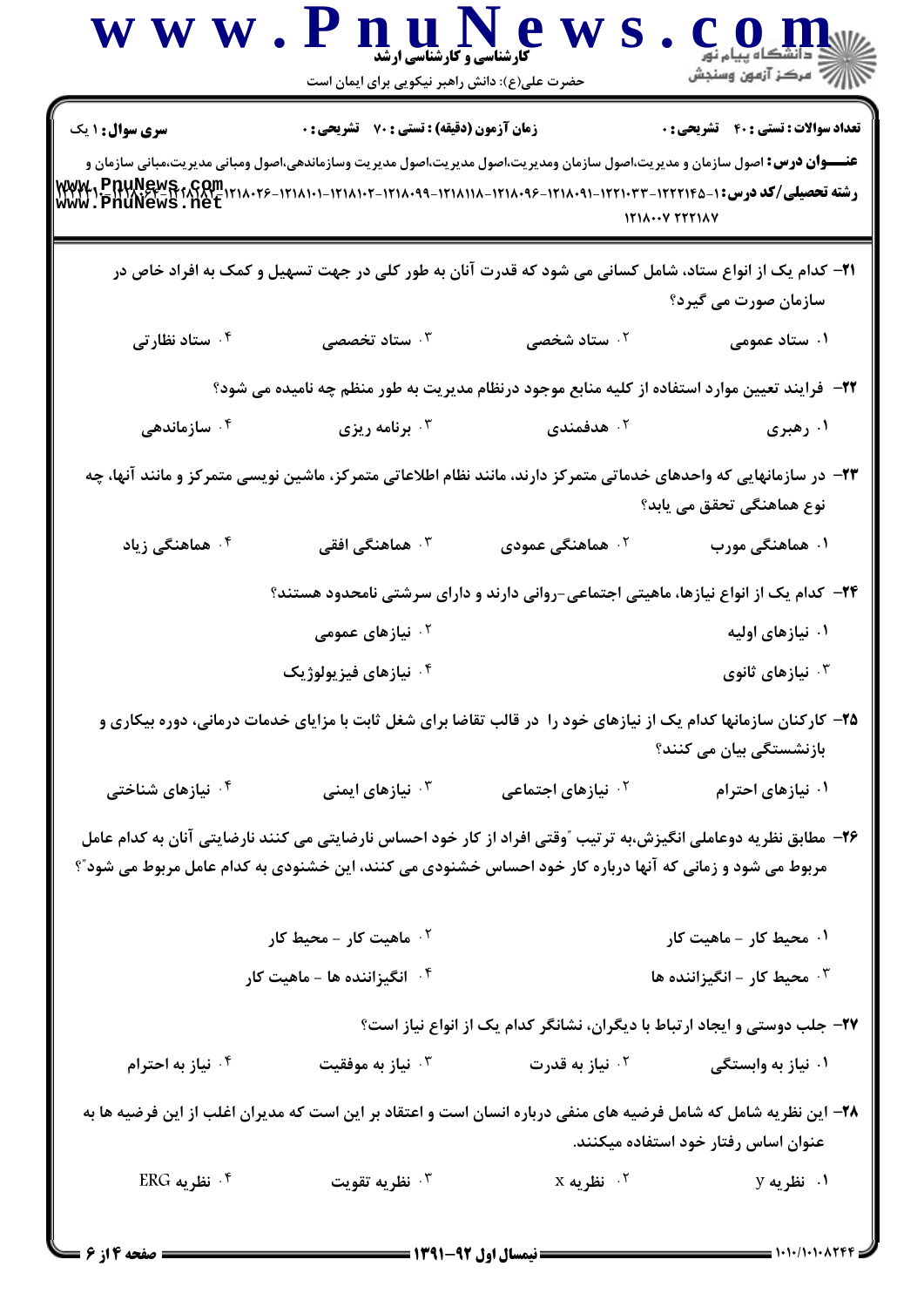|                                                                                                                                                        | www.PnuNews<br><b>کارشناسی و کارشناسی ارشد</b><br>حضرت علی(ع): دانش راهبر نیکویی برای ایمان است |                                                                                                                                    | COD<br>الان دانشگاه پيام نور<br>۱۱)                              |
|--------------------------------------------------------------------------------------------------------------------------------------------------------|-------------------------------------------------------------------------------------------------|------------------------------------------------------------------------------------------------------------------------------------|------------------------------------------------------------------|
| <b>سری سوال : ۱ یک</b><br>رشته تحصیلی/کد درس:۱-۱۲۲۱۰۲۳-۱۲۲۲۱۰۳۳-۱۲۱۸۰۹۱-۱۲۱۸۰۹۶-۱۲۱۸۱۱۸-۱۲۱۸۰۹۶-۱۲۱۸۰۹۱-۱۲۲۲۱۳۵-۱۳۳۷۲۰-۱۳۳۷۲۰-۱۳۳۷۴<br>www.PnuNews.net | <b>زمان آزمون (دقیقه) : تستی : 70 قشریحی : 0</b>                                                | <b>عنـــوان درس:</b> اصول سازمان و مدیریت،اصول سازمان ومدیریت،اصول مدیریت،اصول مدیریت وسازماندهی،اصول ومبانی مدیریت،مبانی سازمان و | <b>تعداد سوالات : تستي : 40 - تشريحي : 0</b><br>$1111Y$ $T1111Y$ |
|                                                                                                                                                        |                                                                                                 | ۲۹– در کدام یک از گزینه های زیر عمق شغل افزایش می یابد که به معنای میزان نظارت کارکنان بر کارهایی است که مقامهای                   | بالاتر از آنها انجام می دهند؟                                    |
| ۰۴ غنی سازی شغل                                                                                                                                        | توسعه شغل $\cdot^{\mathtt{w}}$                                                                  | ۰ <sup>۲</sup> وقت کاری شناور                                                                                                      | ۰۱ چرخش کاری                                                     |
|                                                                                                                                                        |                                                                                                 | ۳۰– خط مشی های پرسنلی جزو کدام یک از متغیرهای موثر بر انگیزش سازمانی است؟                                                          |                                                                  |
|                                                                                                                                                        | ۰ <sup>۲</sup> خصوصیت فردی                                                                      |                                                                                                                                    | ۰۱ خصوصیت سازمانی                                                |
|                                                                                                                                                        | ۰۴ خصوصیت شغلی                                                                                  |                                                                                                                                    | ۰ <sup>۳</sup> خصوصیت موقعیت کاری                                |
| <b>۳۱</b> - رفتاری که رهبر هنگامی که اعضای سازمان را در جهتی مناسب هدایت می کند از خود بروز می دهد، چه نامیده می شود؟                                  |                                                                                                 |                                                                                                                                    |                                                                  |
| ۰۴ رفتار رهبری                                                                                                                                         | ۰۳ سبک رهبری                                                                                    | ۰ <sup>۲</sup> نقش رهبری                                                                                                           | ۰۱ وظیفه رهبری                                                   |
| ۳۲– در کدام یک از سبکهای رهبری، نیازهای افراد برای ایجاد روابطی که نتیجه آن به وجود آوردن محیطی راحت و دوستانه در                                      |                                                                                                 |                                                                                                                                    | سازمان و سرعت کار است، توجه جدی می شود؟                          |
|                                                                                                                                                        | ۰۲ سبک ۱،۱ مدیریت بی خاصیت                                                                      |                                                                                                                                    | ۰۱ سبک ۱،۹ مدیریت باشگاهی                                        |
|                                                                                                                                                        | ۰۴ سبک ۹،۱ مدیریت اقتدار – اطاعت                                                                |                                                                                                                                    | ۰۳ سبک ۵،۵ مدیریت میانه رو                                       |
| ۳۳- بر اساس نظریه فیدلر، در صورتی که موقعیت بسیار مطلوب یا بسیار نامطلوب باشد، کدام نوع رهبری اثربخش خواهد بود؟                                        |                                                                                                 |                                                                                                                                    |                                                                  |
| <b>۴ وانسان گرا و تفویضی</b>                                                                                                                           | شارکتی $\cdot$ "                                                                                | <sup>٢</sup> . وظيفه گراو آمرانه                                                                                                   | ۰۱ رابطه مدار                                                    |
|                                                                                                                                                        |                                                                                                 | ۳۴– در کدام یک از انواع ارتباطات، با استفاده از زبان که متشکل از لفظ، معنا و دستور زبان است، اطلاعات منتقل می شود؟                 |                                                                  |
| ۰۴ ارتباطات کتبی                                                                                                                                       | ۰ <sup>۳</sup> ارتباطات شفاهی                                                                   | <sup>۲</sup> ۰ ارتباطات غیرکلامی                                                                                                   | ۰۱ ارتباطات کلامی                                                |
|                                                                                                                                                        |                                                                                                 | ۳۵- مدیران برای روشن کردن ماموریت سازمان و جلب پشتیبانی کارکنان، از چه نوع ارتباطی استفاده می کنند؟                                |                                                                  |
| ۰ <sup>۴</sup> ارتباط متقابل                                                                                                                           | ۰ <sup>۳</sup> ارتباط افقی                                                                      | ۰ <sup>۲</sup> ارتباط بالا به پایین                                                                                                | ۰۱ ارتباط پایین به بالا                                          |
|                                                                                                                                                        |                                                                                                 | ۳۶- در کدام شبکه ارتباط غیر رسمی احتمال تحریف پیام ها بیشتر است؟                                                                   |                                                                  |
| ۰۴ شبکه رشته ای                                                                                                                                        | شبکه تصادفی $\cdot$                                                                             | ۰ <sup>۲</sup> شبکه خوشه ای                                                                                                        | ۰۱ شبکه تابشی                                                    |
|                                                                                                                                                        |                                                                                                 |                                                                                                                                    |                                                                  |